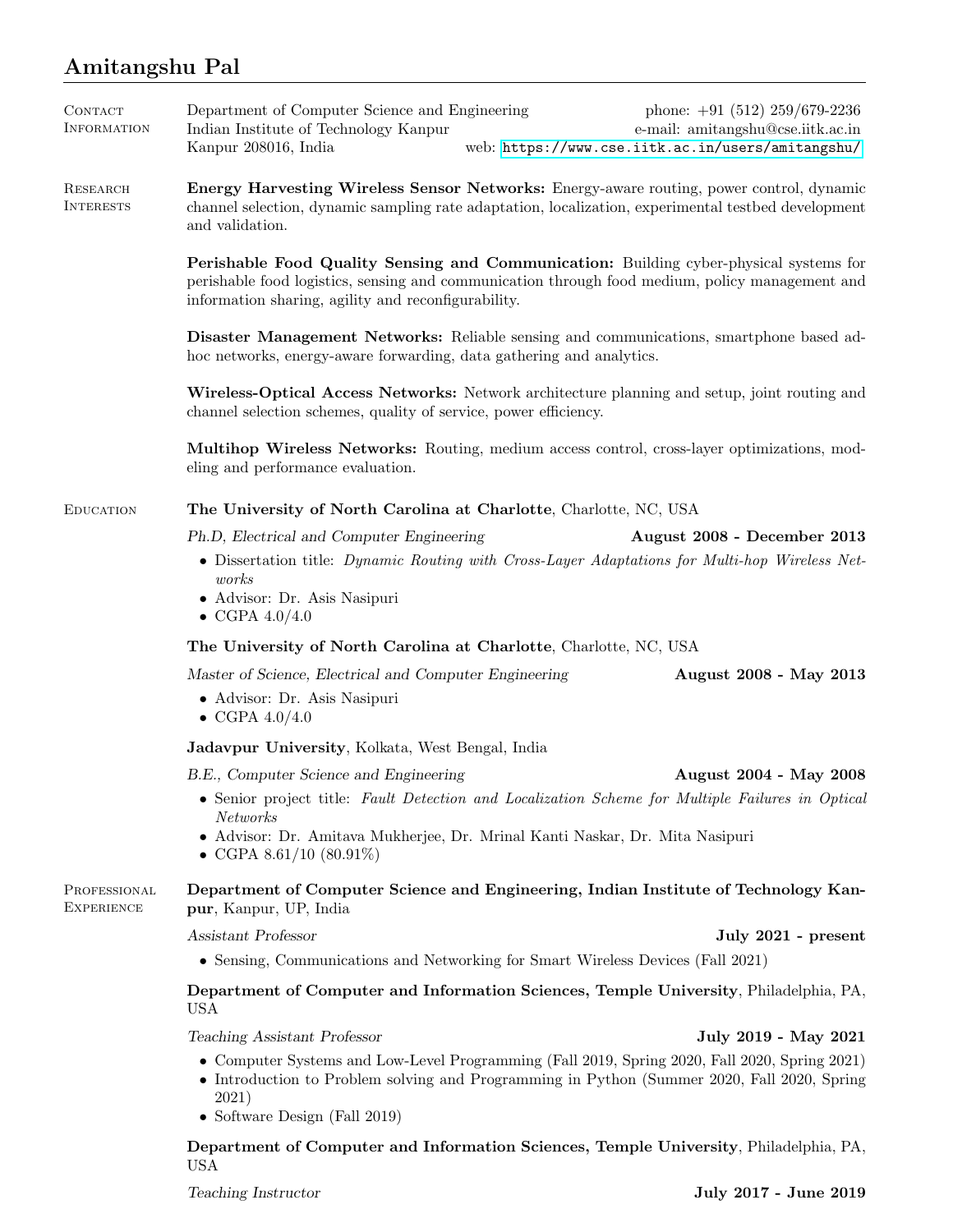- Mathematical Concepts in Computing I (Fall 2017, Fall 2018, Spring 2019) • Computer Systems and Low-Level Programming (Fall 2017, Spring 2018)
	- Projects in Computer Science (Spring 2018, Spring 2019)

## Department of Computer and Information Sciences, Temple University, Philadelphia, PA, USA

Postdoctoral Researcher July 2014 - June 2017

- Supervisors: Dr. Krishna Kant
- Working on a magnetic induction based communication framework for food spoilage detection.
- Working on the distribution logistics of Fresh Food Physical Internet.
- Explored different network adaptations on water flow driven sensor networks for leakage and contamination monitoring.
- Developed a reconfigurable all-optical Data Center Networking architecture.
- Proposed a Smartphone based disaster monitoring scheme in evolving disaster scenarios.
- Developed a neighborhood aware caching and Interest dissemination scheme in Content Centric Networks.
- Assisted in writing successful NSF grants CNS-1542839, CNS-1744187 and CNS-1844944.

## Department of Electrical and Computer Engineering, The University of North Carolina at Charlotte, Charlotte, NC, USA

Lecturer August 2013 - June 2014

- Data Communications and Networking (Spring 2014)
- Network Theory II (Fall 2013, Spring 2014)
- Signals and Systems (Fall 2013)

## Wireless Communications and Networking Research Lab, ECE, The University of North Carolina at Charlotte, Charlotte, NC, USA

### Research Assistant **August, 2011 - July 2013**

- Developed a solar-powered wireless sensor network testbed, named EPIC-RoofNet.
- Developed a power control and routing scheme for rechargeable wireless sensor networks.
- Developed an analytical model of network lifetime in an asynchronous wireless sensor network with multiple channels and power control.
- Developed a RSSI based localization scheme for wireless sensor networks in obstructed environments.
- Developed a multi-channel routing scheme for wireless sensor networks with an objective of prolonging the network lifetime.
- Developed an analytical model for performance analysis of IEEE 802.11 Distributed Coordination Function in Radio-over-Fiber wireless LANs.
- Explored the effects of optical network unit placement in multi-channel wireless-optical access networks.
- Developed a joint routing, channel assignment and gateway selection scheme for wireless optical broadband access networks.

## Department of Electrical and Computer Engineering, The University of North Carolina at Charlotte, Charlotte, NC, USA

- Computer Arithmetic (Fall 2008)
- Network Theory I (Spring 2009, Fall 2009, Spring 2010)
- Data Communications and Networking (Fall 2010, Spring 2011, Fall 2011)
- Wireless Sensor Networks (Spring 2012)

### Toyota InfoTechnology Center, Mountain View, CA, USA

- Supervisors: Dr. Ryuji Wakikawa and Dr. Roger Melen
- Developed different schemes for secured Internet connection from a vehicle using the wireless access of the charging station.
- Worked on a mobile IPv6 testbed to implement the schemes.

Advanced Digital and Embedded Systems Lab, Jadavpur University, Kolkata, West Bengal,

## Research Intern July 2012 - August 2012

Teaching Assistant **August 2008 – May 2012**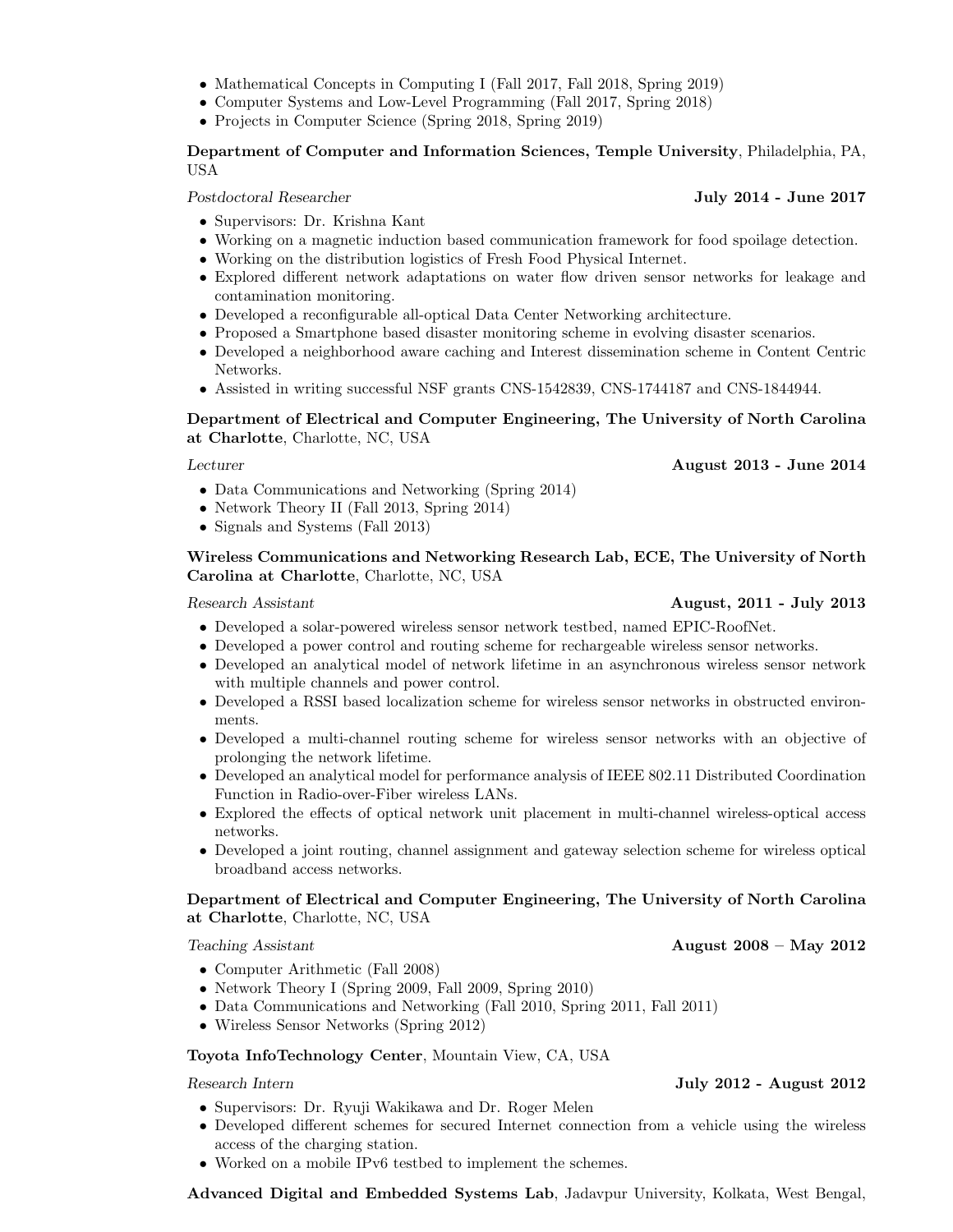India

- Developed a fault detection and localization scheme for optical networks.
- Honours and **AWARDS** Recipient of Outstanding Graduate Teaching Assistant Award 2012-2013, Electrical and Computer Engineering, The University of North Carolina at Charlotte, Charlotte, NC, USA.

Recipient of Graduate Assistant Support Plan (GASP) Award, Electrical and Computer Engineering, The University of North Carolina at Charlotte, Charlotte, NC, USA, 2008 - 2013.

Journal **PUBLICATIONS** Sayemul Islam, Rajpreet Kaur Gulati, Michael Domic, Amitangshu Pal, Krishna Kant, and Albert Kim, "Performance Evaluation of Magnetic Resonance Coupling Method for Intra-Body Network (IBNet)", IEEE Transactions on Biomedical Engineering, 2022. [Impact Factor: 4.538]

> Amitangshu Pal, and Krishna Kant, "A Neighborhood Aware Caching and Interest Dissemination Scheme for Content Centric Networks", IEEE Transactions on Networks and Service Management, 2021. [Impact Factor: 4.195]

> Amitangshu Pal, Alireza Jolfaei, and Krishna Kant, "A Fast Prekeying Based Integrity Protection for Smart Grid Communications", IEEE Transactions on Industrial Informatics, 2021. [Impact Factor: 9.112]

> Pavana Pradeep Kumar, **Amitangshu Pal**, and Krishna Kant, "Resource Efficient Edge Computing Infrastructure for Video Surveillance", IEEE Transactions on Sustainable Computing, 2021. [Impact Factor: 2.456]

> Anis Alazzawe, Amitangshu Pal, and Krishna Kant, "Efficient Big-Data Access: Taxonomy and a Comprehensive Survey", IEEE Transactions on Big Data, 2021. [Impact Factor: 5.67]

> Amitangshu Pal, and Krishna Kant, "Smart Sensing, Communication, and Control in Perishable Food Supply Chain", ACM Transactions on Sensor Networks, 2020. [Impact Factor: 2.313]

> Amitangshu Pal, Mayank Raj, Krishna Kant and Sajal Das, "A Smartphone based Network Architecture for Post-Disaster Operations using WiFi Tethering", ACM Transactions on Internet Technology, 2020. [Impact Factor: 1.489]

> Amitangshu Pal, and Krishna Kant, "Exploiting Proxy Sensing For Efficient Monitoring of Large-Scale Sensor Networks", ACM Transactions on Internet Technology, 2020. [Impact Factor: 1.489]

> Amitangshu Pal, and Alireza Jolfaei, "On the Lifetime of Asynchronous Software Defined Wireless Sensor Networks", IEEE Internet of Things Journal, 2020. [Impact Factor: 9.515]

> **Amitangshu Pal,** "Transmit Power Reduction  $\neq$  Proportional Power Savings: Applicability of Transmit Power Control in Large-Scale Wireless Sensor Networks", IEEE Internet of Things Magazine, 2020.

> Amitangshu Pal, "Modeling wireless interference in presence of dependent interferers", Internet Technology Letters, 2020.

> Amitangshu Pal, and Krishna Kant, "Water Flow Driven Sensor Networks for Leakage and Contamination Monitoring in Distribution Pipelines", ACM Transactions on Sensor Networks, Vol. 15, No. 4, pp 37:1-37:43, 2019. **[Impact Factor: 2.313]**

> Amitangshu Pal, and Asis Nasipuri, "Joint Power Control and Routing for Rechargeable Wireless Sensor Networks", IEEE Access, Vol. 7, pp 123992-124007, 2019. [Impact Factor: 4.098]

> Amitangshu Pal, and Krishna Kant, "Internet of Perishable Logistics: Building Smart Fresh Food Supply Chain Networks", IEEE Access, Vol. 7, pp 17675-17695, 2019. [Impact Factor: 4.098]

> Amitangshu Pal, and Krishna Kant, "NFMI: Connectivity for Short-Range IoT Applications", IEEE Computer, Vol. 52, No. 2, pp 63-67, 2019. **[Impact Factor: 1.94]**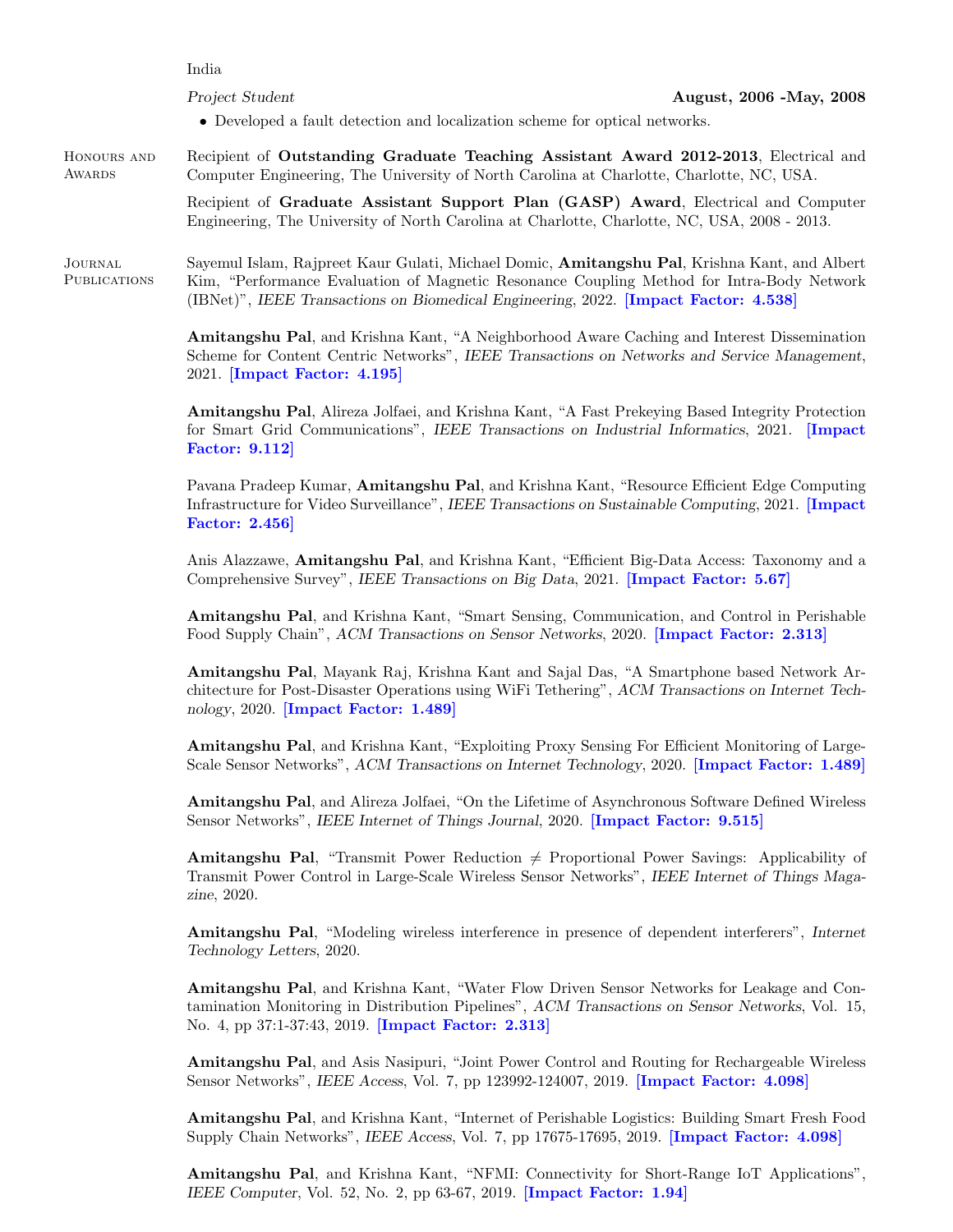Amitangshu Pal, and Krishna Kant, "Using Blockchain for Provenance and Traceability in Internet of Things-Integrated Food Logistics", IEEE Computer, Vol. 52, No. 12, pp 94-98, 2019. [Impact Factor: 1.94]

Joyanta Biswas, Madhurima Ray, Sanjeev Sondur, Amitangshu Pal, and Krishna Kant, "Coordinated Power Management in Data Center Networks", Elsevier Sustainable Computing, Informatics and Systems, Vol. 22, pp 1-12, 2019. [Impact Factor: 1.800]

Amitangshu Pal and Krishna Kant, "IoT Based Sensing and Communication Infrastructure for Fresh Food Supply Chain", IEEE Computer, Vol. 51, No. 2, pp 76-80, 2018. [Impact Factor: 1.94]

• Featured in IEEE Innovation Spotlight

Amitangshu Pal and Asis Nasipuri, "A Joint Routing and Channel Assignment Scheme for Hybrid Wireless-Optical Broadband-Access Networks", MDPI Journal of Sensor and Actuator Networks, Vol. 7, No. 44, pp 1-24, 2018. [Citescore: 2.58]

Amitangshu Pal and Asis Nasipuri, "Distributed Routing and Channel Selection for Multi-Channel Wireless Sensor Networks", MDPI Journal of Sensor and Actuator Networks, Vol. 6, No. 10, pp 1-18, 2017. [Citescore: 2.58]

Krishna Kant and Amitangshu Pal, "Internet of Perishable Logistics", IEEE Internet Computing, Vol. 21, No. 1, pp 22-31, 2017. [Impact Factor: 1.929]

Ibrahim El-Shekeil, Amitangshu Pal and Krishna Kant, "PRECESION: Progressive Recovery and Restoration Planning of Interdependent Services in Enterprise Data Centers", Elsevier Digital Communications and Networks, Vol. 4, No. 1, pp 39-47, 2017.

Amitangshu Pal and Krishna Kant, "A Food Transportation Framework for an Efficient and Worker-friendly Fresh Food Physical Internet", MDPI Logistics Journal, Vol. 1, No. 2, pp 1-21, 2017.

Amitangshu Pal and Asis Nasipuri, "A Quality Based Routing Protocol for Wireless Mesh Networks", Elsevier Pervasive and Mobile Computing, Vol. 7, No. 5, pp 611-626, 2011. [Impact Factor: 2.769]

Amitangshu Pal, Amitava Mukherjee, Mrinal Kanti Naskar and Mita Nasipuri, "Minimal Monitor Activation and Fault Localization in Optical Networks Optical Switching and Networking", Elsevier Optical Switching and Networking, Vol. 8, No. 1, pp 46-55, 2011. [Impact Factor: 1.353]

Amitangshu Pal, "Localization Algorithms in Wireless Sensor Networks: Current Approaches and Future Challenges", International Journal of Network Protocols and Algorithms, Vol. 2, No. 1, pp 45-74, 2010.

**CONFERENCE** PUBLICATIONS Rajpreet Kaur Gulati, Sayemul Islam, Amitangshu Pal, Krishna Kant, and Albert Kim, "Characterization of Magnetic Communication Through Human Body", In IEEE CCNC 2022, Virtual Conference.

> Amitangshu Pal and Krishna Kant, "DC-PoET: Proof-of-Elapsed-Time Consensus with Distributed Coordination for Blockchain Networks", In IFIP Networking 2021, Espoo, Finland.

> Xiaojie Zhang, Amitangshu Pal and Saptarshi Debroy, "EFFECT: Energy-efficient Fog Computing Framework for Real-time Video Processing", In IEEE/ACM CCGrid 2021, Victoria, Australia. [CORE ranking: A]

> Pavana Pradeep Kumar, **Amitangshu Pal**, and Krishna Kant, "Automating Conflict Detection and Mitigation inLarge-Scale IoT Systems", In IEEE/ACM CCGrid 2021, Victoria, Australia. [CORE ranking: A]

> Joyanta Biswas, Jit Gupta, Krishna Kant, Amitangshu Pal, and Dave Minturn, "Provisioning Differentiated QoS for NVMe over Fabrics", In IEEE LCN 2021, Edmonton, Canada.

> Tanaya Roy, Jit Gupta, Krishna Kant, Amitangshu Pal, and Dave Minturn, "PLMLight: Emulating Predictable Latency Mode in Regular SSDs", In IEEE NCA 2021, Online Conference.

> Tanaya Roy, Jit Gupta, Krishna Kant, Amitangshu Pal, Dave Minturn, and Arash Tavakkol, "PLMC: A Predictable Tail Latency Mode Coordinator for Shared NVMe SSD with Multiple Hosts", In IEEE NAS 2021, Riverside, California, USA.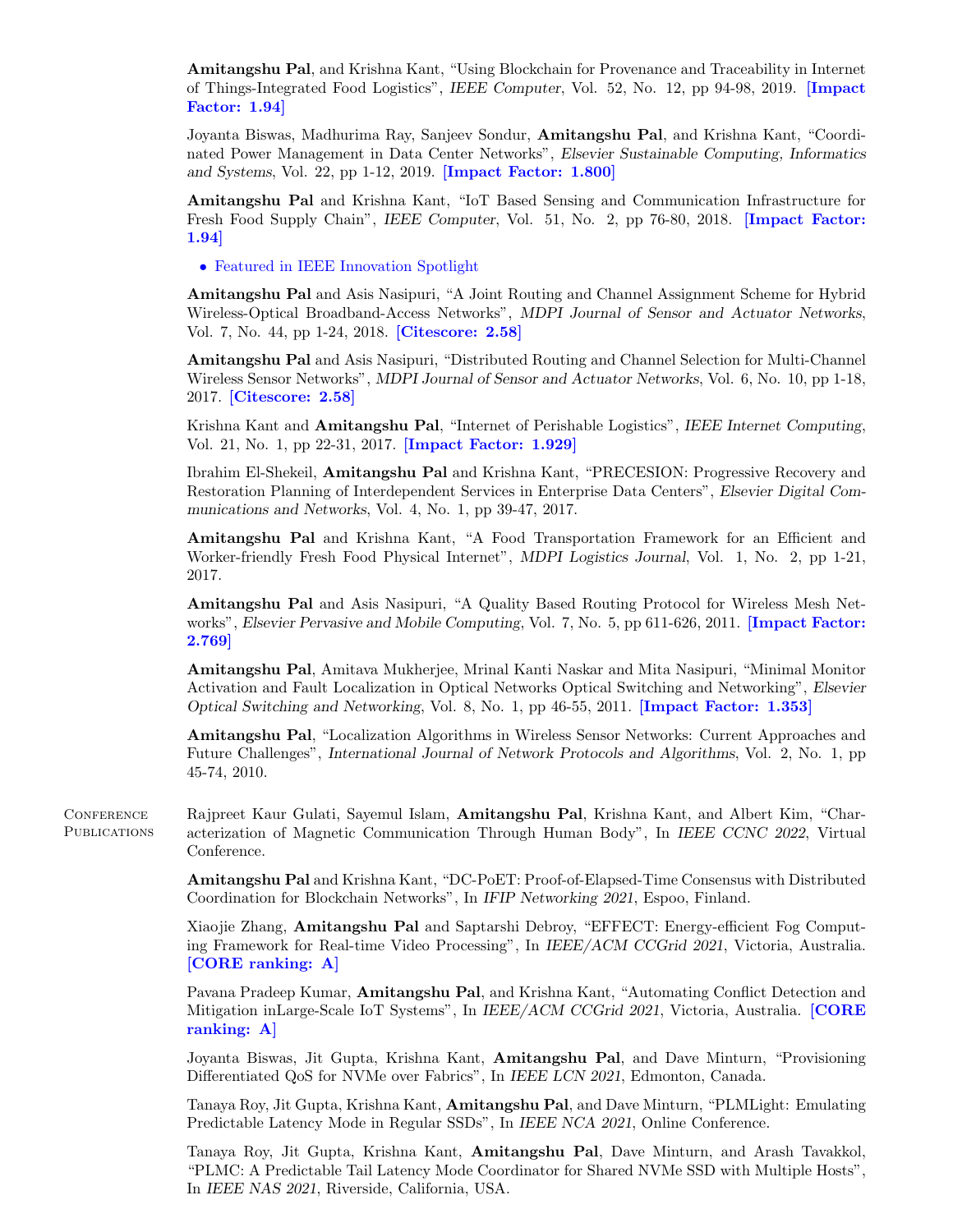Xiaojie Zhang, Amitangshu Pal and Saptarshi Debroy, "Deep Reinforcement Learning Based Energy-Efficient Task Offloading for Secondary Mobile Edge Systems", In IEEE LCN 2020, Sydney, Australia. [CORE ranking: A]

Amitangshu Pal, "MicaPen: A Pen to Write in Air Using Mica Motes", In DCOSS 2020, California, USA.

Amitangshu Pal, "EPIC-RoofNet: A Sensor Network Testbed for Solar Irradiance Measurement and Analysis", In DCOSS 2020, California, USA.

Amitangshu Pal, Rajpreet Gulati, and Krishna Kant, "Towards Building Low Power Magnetic Communication Protocols for Challenging Environments", In IEEE ICCCN 2019, Valencia, Spain. [CORE ranking: A]

Yilang Wu, Amitangshu Pal, Krishna Kant and Junbo Wang, "Incremental Spatial Clustering for Spatial Big Crowd Data in Evolving Disaster Scenario", In IEEE CCNC 2019, Las Vegas, USA.

Rajpreet Gulati, Amitangshu Pal, and Krishna Kant, "Experimental Evaluation of a Near-Field Magnetic Induction Based Communication System", In IEEE WCNC 2019, Marrakech, Morocco.

Madhurima Ray, Joyanta Biswas, **Amitangshu Pal** and Krishna Kant, "Adaptive Data Center Network Traffic Management for Distributed High Speed Storage", In LCN 2019, Osnabruck, Germany. [CORE ranking: A]

Minh Nguyen, Amitangshu Pal and Saptarshi Debroy, "Whack-a-Mole: Software-defined Networking driven Multi-level DDoS defense for Cloud environments", In IEEE LCN 2018, Chicago, USA. [CORE ranking: A]

Shanshan Zhang, Amitangshu Pal, Krishna Kant and Slobodan Vucetic, "Enhancing Disaster Situational Awareness via Automated Summary Dissemination of Social Media Content", In IEEE Globecom 2018, Abu Dhabi, UAE.

Malek Athamnah, Amitangshu Pal and Krishna Kant, "A Framework For Misconfiguration Diagnosis in Interconnected Multiparty Systems", In IEEE ICCCN 2018, Hangzhou, China. [CORE ranking: A]

Amitangshu Pal and Krishna Kant, "E-Darwin2: A Smartphone Based Disaster Recovery Network using WiFi Tethering", In IEEE CCNC 2018, Las Vegas, USA.

Ibrahim El-Shekeil, Amitangshu Pal and Krishna Kant, "CloudMiner: A Systematic Failure Diagnosis Framework in Enterprise Cloud Environments", In IEEE CloudCom 2018, Nicosia, Cyprus.

Madhurima Ray, Sanjeev Sondur, Joyanta Biswas, Amitangshu Pal and Krishna Kant, "Opportunistic Power Savings with Coordinated Control in Data Center Networks", In ICDCN 2018, Varanasi, India.

Dusan Ramljak, Amitangshu Pal and Krishna Kant, "Pattern Mining Based Compression of IoT Data", In SCC 2018, Varanasi, India.

Amitangshu Pal and Krishna Kant, "Magnetic Induction Based Sensing and Localization for Fresh Food Logistics", In IEEE LCN 2017, Singapore. [CORE ranking: A]

Amitangshu Pal and Krishna Kant, "NACID: A Neighborhood Aware Caching and Interest Dissemination in Content Centric Networks", In IEEE ICCCN 2017, Vancouver, Canada. [CORE ranking: A]

Yilang Wu, Krishna Kant, Shanshan Zhang, Amitangshu Pal and Junbo Wang, "Disaster Network Evolution Using Dynamic Clustering of Twitter Data", In IEEE ICDCS Workshop 2017, Atlanta, GA, USA.

Amitangshu Pal and Krishna Kant, "SmartPorter: A Combined Perishable Food and People Transport Architecture in Smart Urban Areas", In IEEE SMARTCOMP 2016, St. Louis, Missouri, USA.

Amitangshu Pal and Krishna Kant, "On the Feasibility of Distributed Sampling Rate Adaptation in Heterogeneous and Collaborative Wireless Sensor Networks", In IEEE ICCCN 2016, Waikoloa, Hawaii, USA. [CORE ranking: A]

Ibrahim El-Shekeil, Amitangshu Pal and Krishna Kant, "IP Address Consolidation and Reconfiguration In Enterprise Networks", In IEEE ICCCN 2016, Waikoloa, Hawaii, USA. [CORE ranking: A]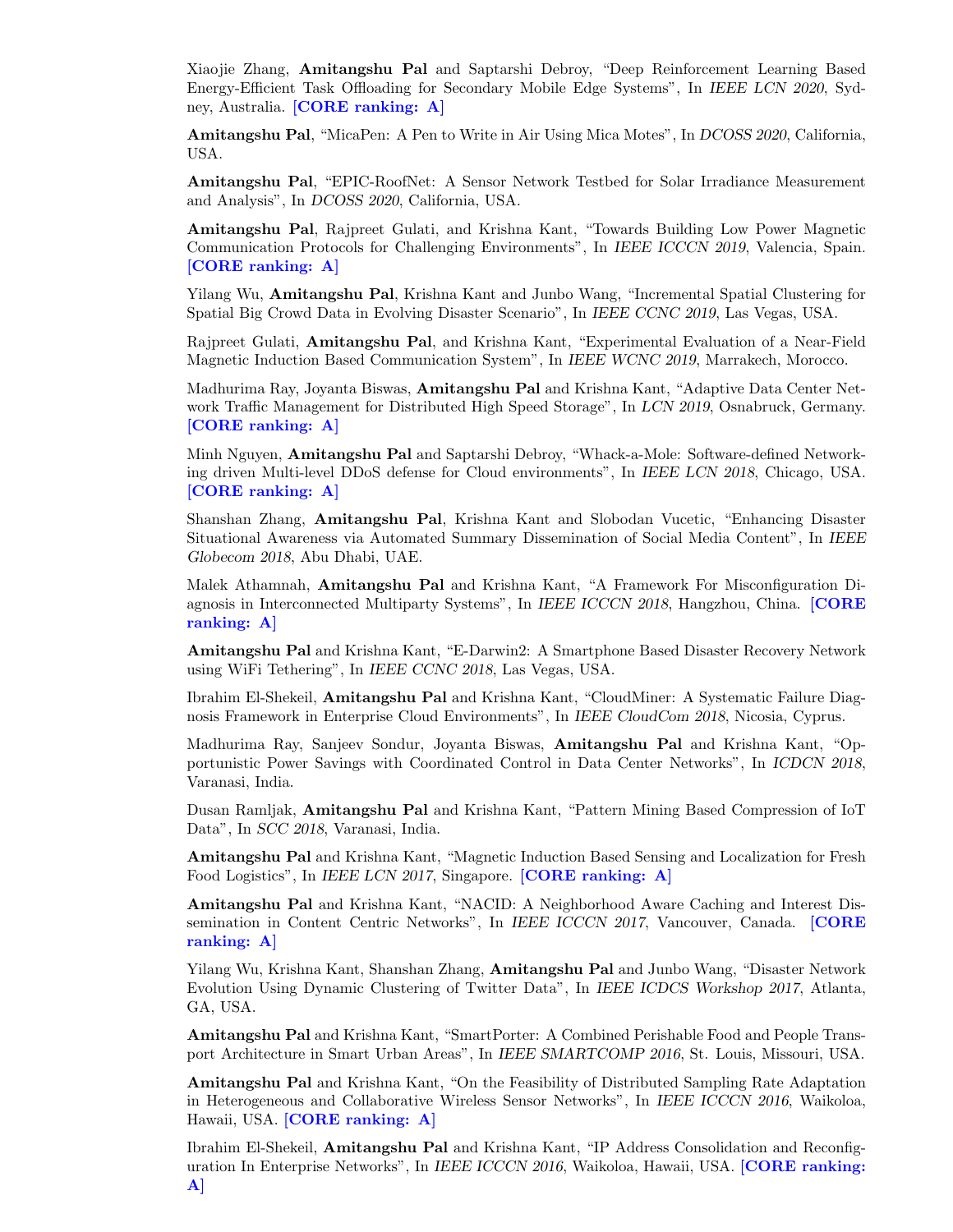Ibrahim El-Shekeil, Amitangshu Pal and Krishna Kant, "Progressive Recovery of Interdependent Services in Enterprise Data Centers", In IEEE ISRCS 2016, Chicago, Illinois, USA.

Amitangshu Pal and Krishna Kant, "Networking in the RealWorld: Unified Modeling of Information and Perishable Commodity Distribution Networks", In IPIC 2016, Atlanta, Georgia, USA.

**Amitangshu Pal** and Krishna Kant, " $F^2 \pi$ : A Physical Internet Architecture for Fresh Food Distribution Networks", In IPIC 2016, Atlanta, Georgia, USA.

Amitangshu Pal and Krishna Kant, "RODA: A Reconfigurable Optical Data Center Network Architecture", In IEEE LCN 2015, pp. 561–569, Clearwater Beach, Florida, USA. [CORE ranking: A]

Amitangshu Pal and Krishna Kant, "Collaborative Heterogeneous Sensing: An Application to Contamination Detection in Water Distribution Networks", In IEEE ICCCN 2015, Las Vegas, Nevada, USA. [CORE ranking: A]

Amitangshu Pal and Krishna Kant, "Water Flow Driven Sensor Networks for Leakage and Contamination Monitoring", In IEEE WoWMoM 2015, Boston, MA, USA. **[CORE ranking: A]** 

Amitangshu Pal and Asis Nasipuri, "PCOR: A Joint Power Control and Routing Scheme for Rechargeable Sensor Networks", In IEEE WCNC 2014, pp. 2230–2235, Istanbul, Turkey.

Amitangshu Pal and Asis Nasipuri, "Lifetime of Asynchronous Wireless Sensor Networks with Multiple Channels and Power Control", In IEEE WCNC 2014, pp. 2874–2879, Istanbul, Turkey.

Amitangshu Pal and Asis Nasipuri, "Effects of Optical Network Unit Placement Schemes for Multi-Channel Hybrid Wireless-Optical Broadband-Access Networks", In IWON 2013, Atlanta, GA, USA.

Amitangshu Pal and Asis Nasipuri, "DRCS: A Distributed Routing and Channel Selection Scheme for Multi-Channel Wireless Sensor Networks", In IEEE PerSeNS 2013, pp. 602-608, San Diego, California, USA.

Amitangshu Pal, Bonee Soibam and Asis Nasipuri, "A Distributed Power Control and Routing Scheme for Rechargeable Sensor Networks", In IEEE SoutheastCon 2013.

Ndubueze Chuku, Amitangshu Pal and Asis Nasipuri, "An RSSI Based Localization Scheme for Wireless Sensor Networks to Mitigate Shadowing Effects", In IEEE SoutheastCon 2013.

Amitangshu Pal and Asis Nasipuri, "A Distributed Channel Selection Scheme for Multi-Channel Wireless Sensor Networks", In Proc. ACM MobiHoc 2012, pp. 263-264, Hilton Head Island, SC, USA.

Amitangshu Pal and Asis Nasipuri, "JRCA: A Joint Routing and Channel Assignment Scheme for Wireless Mesh Networks", In Proc. IEEE IPCCC 2011, Orlando, Florida, USA.

Amitangshu Pal and Asis Nasipuri, "Performance Analysis of IEEE 802.11 Distributed Coordination Function in Presence of Hidden Stations under Non-saturated Conditions with Infinite Buffer in Radio-over-Fiber Wireless LANs", In Proc. IEEE LANMAN 2011, Chapel Hill, NC, USA.

Amitangshu Pal and Asis Nasipuri, "GSQAR: A Quality Aware Anycast Routing Protocol for Wireless Mesh Networks", In Proc. IEEE Globecom 2010, Miami, Florida, USA.

Amitangshu Pal and Asis Nasipuri, "A Quality Aware Anycast Routing Protocol for Wireless Mesh Networks", In Proc. IEEE SoutheastCon 2010, pp. 451-454, Charlotte, NC, USA.

Amitangshu Pal, Sandeep Adimadhyam and Asis Nasipuri, "QoSBR: A Quality Based Routing Protocol for Wireless Mesh Networks", In Proc. ICDCN 2010, pp. 497-508, Kolkata, India.

Amitangshu Pal, Amitava Mukherjee, Mrinal Kanti Naskar, "201cFault and Attack Management in Optical Networks", In Proc. IEEE IC4 2009, Karachi, Pakistan.

A. Pal, A. Mukherjee, M. K. Naskar, P. Dey, A. Kundu, "Dynamic Bandwidth Provisioning and Survivability in IP over WDM Network", In Proc. IEEE ANTS 2008, Mumbai, India (accepted).

Amitangshu Pal, "A Summary of Current Approaches and Future Challenges in IP Over WDM", In Proc. ICACT 2008, Hyderabad, India.

A. Pal, A. Paul, A. Mukherjee, M. K. Naskar and M. Nasipuri, "Fault Detection and Localization Scheme for Multiple Failures in Optical Network", In Proc. ICDCN 2008, pp. 464-470, Kolkata, India.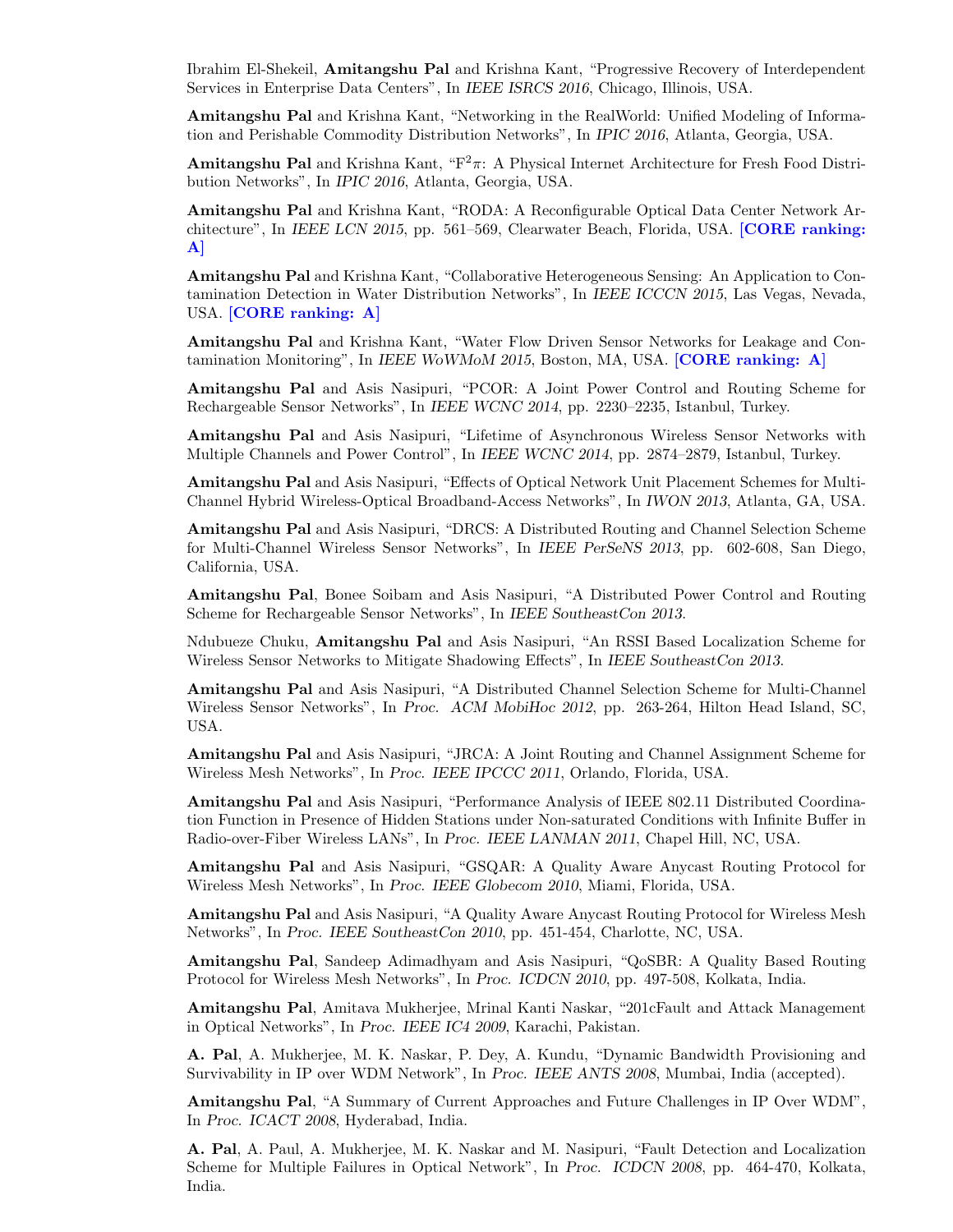A. Pal, A. Paul, A. Mukherjee, and M. K. Naskar, "Fault and Attack management in Optical Networks", In Proc. IEEE ANTS 2007, Mumbai, India.

**TECHNICAL** Report Amitangshu Pal, Anthony Harris, Jason Anderson, Asis Nasipuri, Robert Cox, and James Conrad, "EPIC-RoofNet: An Experimental Testbed for Solar-powered Wireless Sensor Networks", Technical report, The University of North Carolina at Charlotte, ECE Department, July 2013.

PRESENTATIONS & "DC-POET: Proof-of-Elapsed-Time Consensus with Distributed Coordination for Blockchain Net-**TALKS** works", In IFIP Networking 2021, Espoo, Finland.

> "Dynamic Routing with Cross-layer Adaptations for Rechargeable Wireless Sensor Networks", In University of Missouri, Indian Institute of Technology, Madras, India.

> "Dynamic Routing with Cross-layer Adaptations for Rechargeable Wireless Sensor Networks", In University of Missouri, Columbia, Missouri, USA.

> "Progressive Recovery of Interdependent Services in Enterprise Data Centers", In IEEE ISRCS 2016, Chicago, Illinois, USA.

> " $F^2\pi$ : A Physical Internet Architecture for Fresh Food Distribution Networks", In IPIC 2016, Atlanta, Georgia, USA.

> "RODA: A Reconfigurable Optical Data Center Network Architecture", In IEEE LCN 2015, Clearwater Beach, Florida, USA.

> "Effects of Optical Network Unit Placement Schemes for Multi-Channel Hybrid Wireless-Optical Broadband-Access Networks", In IWON 2013, Atlanta, GA, USA.

> "A Distributed Power Control and Routing Scheme for Rechargeable Sensor Networks", In IEEE SoutheastCon 2013, Jacksonville, Florida, USA.

> "Secured Connectivity For Electric Vehicles in Charging Station Wireless Access Networks", In Toyota InfoTechnology Center, Mountain View, CA, USA.

> "A Distributed Channel Selection Scheme for Multi-Channel Wireless Sensor Networks", In ACM MobiHoc 2012, Hilton Head Island, SC, USA.

> "JRCA: A Joint Routing and Channel Assignment Scheme for Wireless Mesh Networks", In IEEE IPCCC 2011, Orlando, Florida, USA.

> "Performance Analysis of IEEE 802.11 Distributed Coordination Function in Presence of Hidden Stations under Non-saturated Conditions with Infinite Buffer in Radio-over-Fiber Wireless LANs", In IEEE LANMAN 2011, Chapel Hill, NC, USA.

> "GSQAR: A Quality Aware Anycast Routing Protocol for Wireless Mesh Networks", In IEEE Globecom 2010, Miami, Florida, USA.

> "A Quality Aware Anycast Routing Protocol for Wireless Mesh Networks", In IEEE SoutheastCon 2010, Charlotte, NC, USA.

> "Fault Detection and Localization Scheme for Multiple Failures in Optical Network", In ICDCN 2008, Kolkata, India.

"Fault and Attack management in Optical Networks", In IEEE ANTS 2007, Mumbai, India.

Relevant Courses Advanced Theory of Communications, Fundamentals of Wireless Systems and Protocols, Data Communications and Networking, Digital Signal Processing, Embedded Wireless Systems, Performance Analysis in Communication Networks, Analog and Digital Communications, Wireless Communications and Networking, Optical Communications, Engineering Systems Optimization, Statistics in Bioinformatics, Data Structures, Algorithm Analysis, Database Systems, Compilers, Graph Theory.

PROFESSIONAL **SERVICE** 

• TPC chair of ICCCN 2022 (Cyber Physical Networks and Internet of Things track)

• Reviewer of IEEE HONET 2010, ICDCN 2012, IEEE GLOBECOM 2012, IEEE ICC 2013, IEEE MILCOM 2013, ICMU 2014, ICDCN 2014, IEEE INFOCOM 2015, IFIP newtorking 2015, IEEE INFOCOM 2016, IEEE IPDPS 2016, IFIP newtorking 2017, Elsevier Ad-Hoc Networks, International Journal of Sensor Networks, IEEE Internet Computing Magazine, International